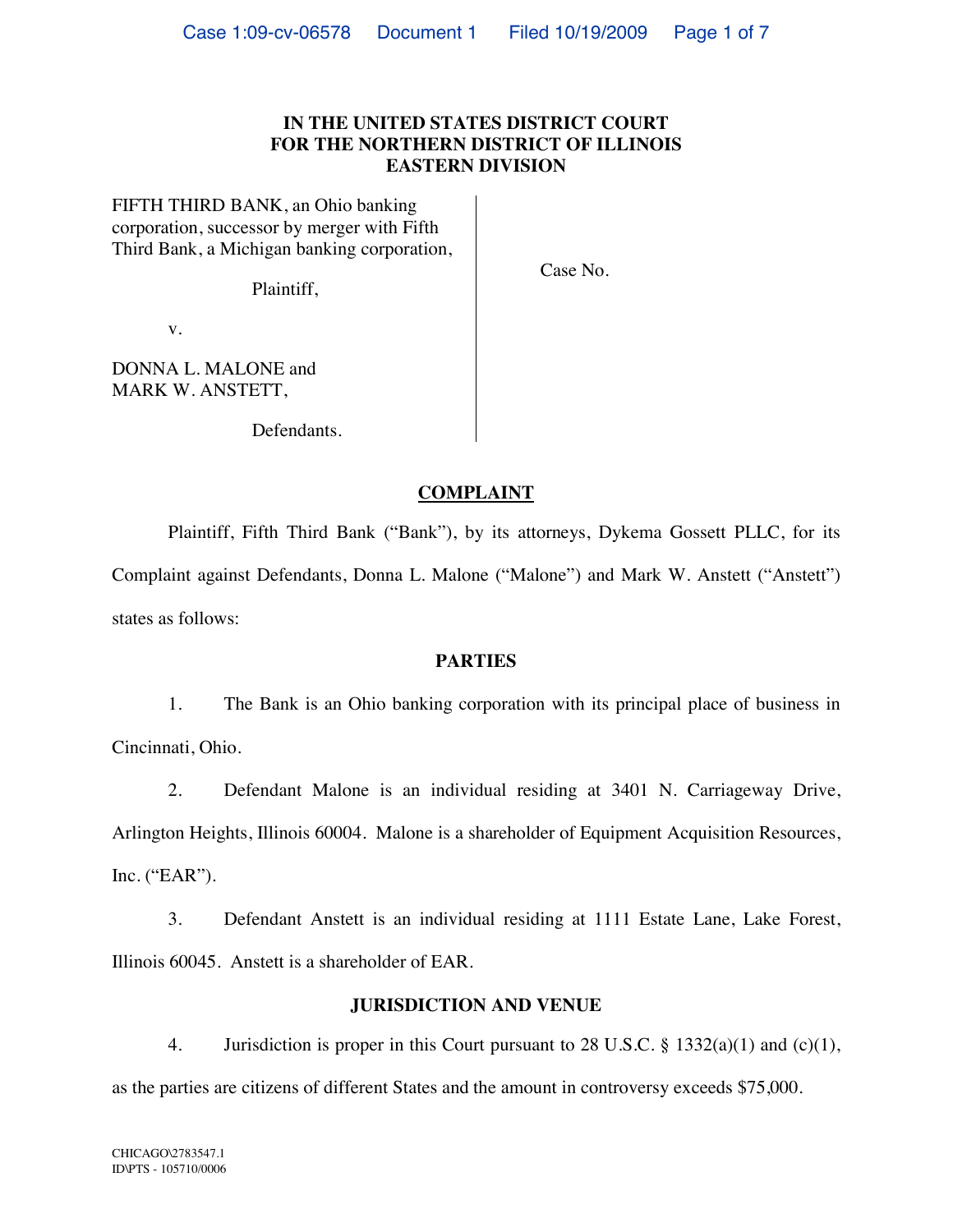5. Venue is proper in this Court pursuant to 28 U.S.C. § 1391(a)(1) and (2) as both of the Defendants reside in this District and a substantial part of the events giving rise to the claims alleged in this Complaint occurred within this District.

## **FACTS COMMON TO ALL COUNTS**

6. On or about September 15, 2008, EAR executed and delivered to the Bank a Promissory Note ("September Note") in the original principal sum of \$4,459,905.00, which was to mature on September 15, 2012, a copy of the September Note is attached hereto and made a part hereof as **Exhibit 1**.

7. In connection with and as an inducement to make the loan represented by the September Note, on or about September 15, 2008, Malone executed and delivered to the Bank a Guaranty, wherein she unconditionally, absolutely and irrevocably guaranteed the full and prompt payment and performance of EAR's indebtedness to the Bank ("Malone Guaranty"). A copy of the Malone Guaranty is attached hereto and made a part hereof as **Exhibit 2**.

8. In connection with and as an inducement to make the loan represented by the September Note, on or about September 15, 2008, Anstett executed and delivered to the Bank a Guaranty, wherein he unconditionally, absolutely and irrevocably guaranteed the full and prompt payment and performance of EAR's indebtedness to the Bank. ("Anstett Guaranty"). A copy of the Anstett Guaranty is attached hereto and made a part hereof as **Exhibit 3**.

9. On or about December 19, 2008, EAR executed and delivered to the Bank a Promissory Note, in the original principal sum of \$3,280,000.00, which was to mature on December 15, 2012 ("December Note"), a copy of which is attached hereto and made a part hereof as **Exhibit 4**.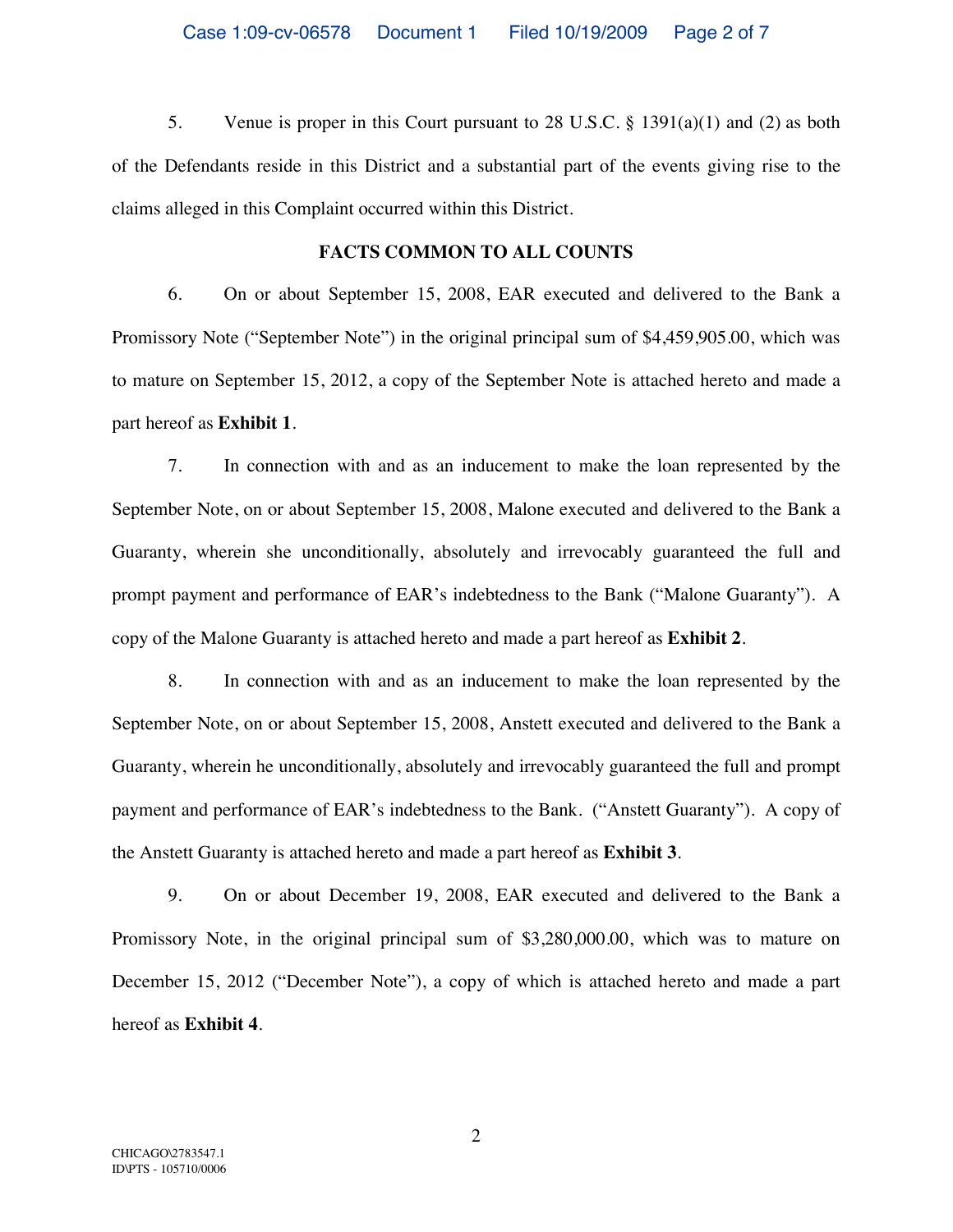#### Case 1:09-cv-06578 Document 1 Filed 10/19/2009 Page 3 of 7

10. In connection with and as an inducement to make the loan represented by the December Note, on or about December 15, 2008, Malone delivered to the Bank a Continuing Guaranty ("Malone Continuing Guaranty"), whereby she unconditionally, absolutely and irrevocably guaranteed the full and prompt payment and performance of all indebtedness of EAR to the Bank. A copy of the Malone Continuing Guaranty is attached as **Exhibit 5**.

11. On or about December 15, 2008, in connection with and as inducement to make the loan represented by the December Note, Anstett executed and delivered to the Bank a Continuing Guaranty ("Anstett Continuing Guaranty") which he unconditionally, absolutely and irrevocably guaranteed the full and prompt payment and performance of all indebtedness of EAR to the Bank. A copy of the Anstett Continuing Guaranty is attached as **Exhibit 6**.

12. On July 15, 2009 EAR failed to make payment to the Bank of the scheduled principal and interest due under the terms of the September Note.

13. On July 15, 2009, EAR failed to make payment to the Bank of the scheduled principal and interest due under the terms of the December Note.

14. Accordingly, on August 5, 2009, the Bank sent written notice to EAR, Malone and Anstett that EAR was in default under the terms of the September Note and December Note. The Bank accelerated the entire debt and demanded payment. A copy of the demands are attached hereto and made a part hereof as **Exhibits 7 and 8**.

15. Defendants have refused and continue to refuse to pay the indebtedness due to the Bank.

16. As of October 13, 2009, there is due and owing on the Loans the following amounts:

3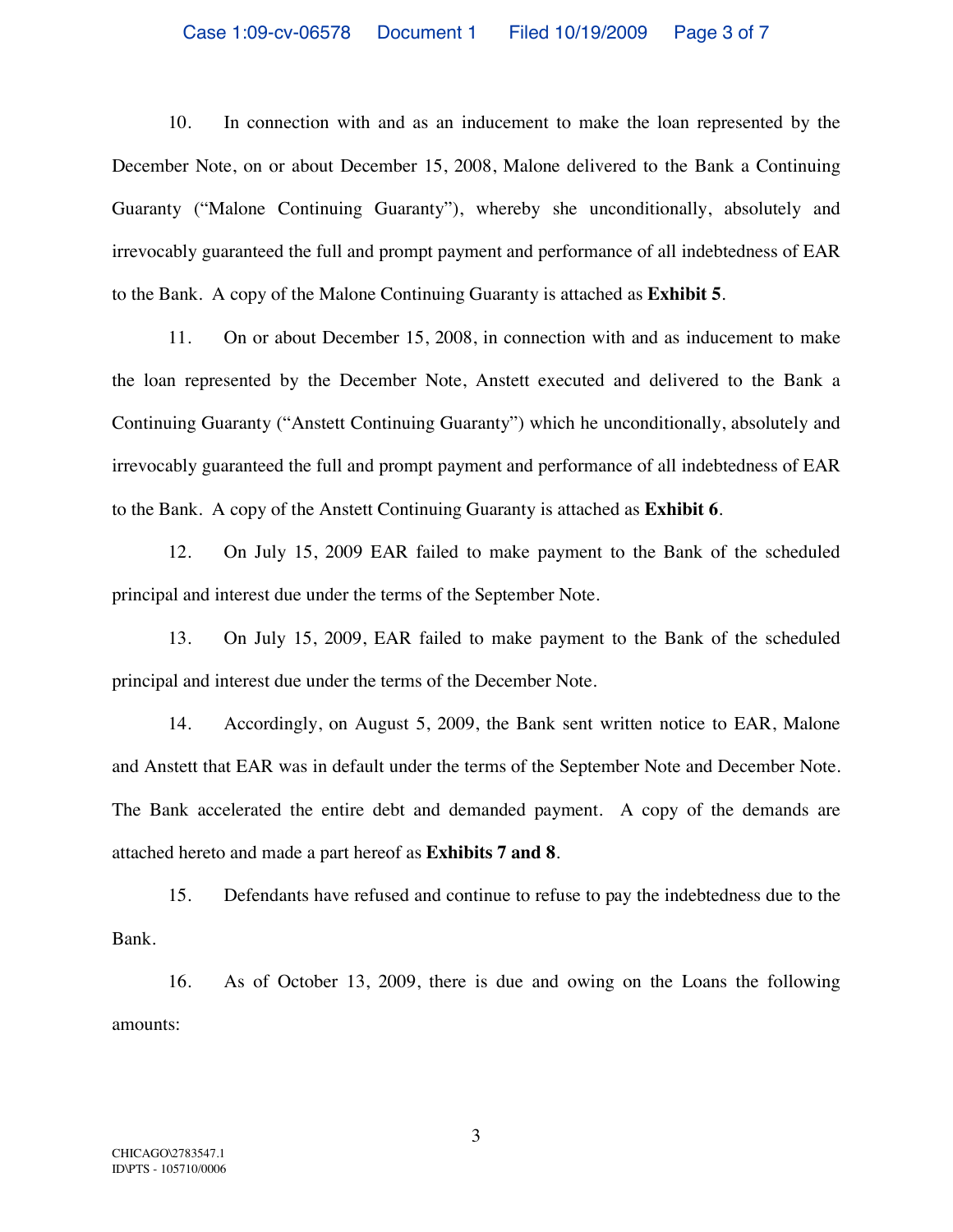| September Note:                       | Principal:          | \$3,744,310.95 |
|---------------------------------------|---------------------|----------------|
|                                       | Interest:           | 79,108.61      |
|                                       | Late Fees:          | 14,938.84      |
|                                       | Other Fees:         | 1,100.00       |
|                                       | <b>TOTAL</b>        | \$3,839,458.40 |
| with interest accruing at<br>6.24%    | Per Diem: \$ 649.36 |                |
| December Note:                        | Principal:          | \$3,280,000.00 |
|                                       | Interest:           | 67,879.96      |
|                                       | Late Fees:          | 12,835.59      |
|                                       | Other Fees:         | 1,100.00       |
|                                       | <b>TOTAL</b>        | \$2,951,722.85 |
| with interest accruing at<br>$6.99\%$ | Per Diem: \$ 557.51 |                |

17. In connection with the Loans, EAR entered into certain interest rate swap agreements with the Bank to hedge against increases in the variable interest rates EAR agreed to under the terms of the September Promissory Note and the December Promissory Note.

18. To effectuate the interest rate swaps, EAR and the Bank entered into a International Swap Dealers Association Master Agreement dated as of September 11, 2008, including a Schedule ("Master Swap Agreement"). A copy of the Master Swap Agreement and Schedule is attached as **Exhibit 9**.

19. Effective September 22, 2008, EAR purchased an interest rate swap ("September Swap") pursuant to the terms and conditions of the Master Swap Agreement. A copy of a Swap Confirmation Letter, dated September 19, 2009 ("September 19 Confirmation"), is attached as **Exhibit 10**.

20. Effective December 18, 2009, EAR purchased an interest rate swap ("December Swap") pursuant to the terms and conditions of the Master Swap Agreement. A copy of a Swap Confirmation letter, dated December 18, 2009 ("December 18 Confirmation"), is attached as **Exhibit 11**.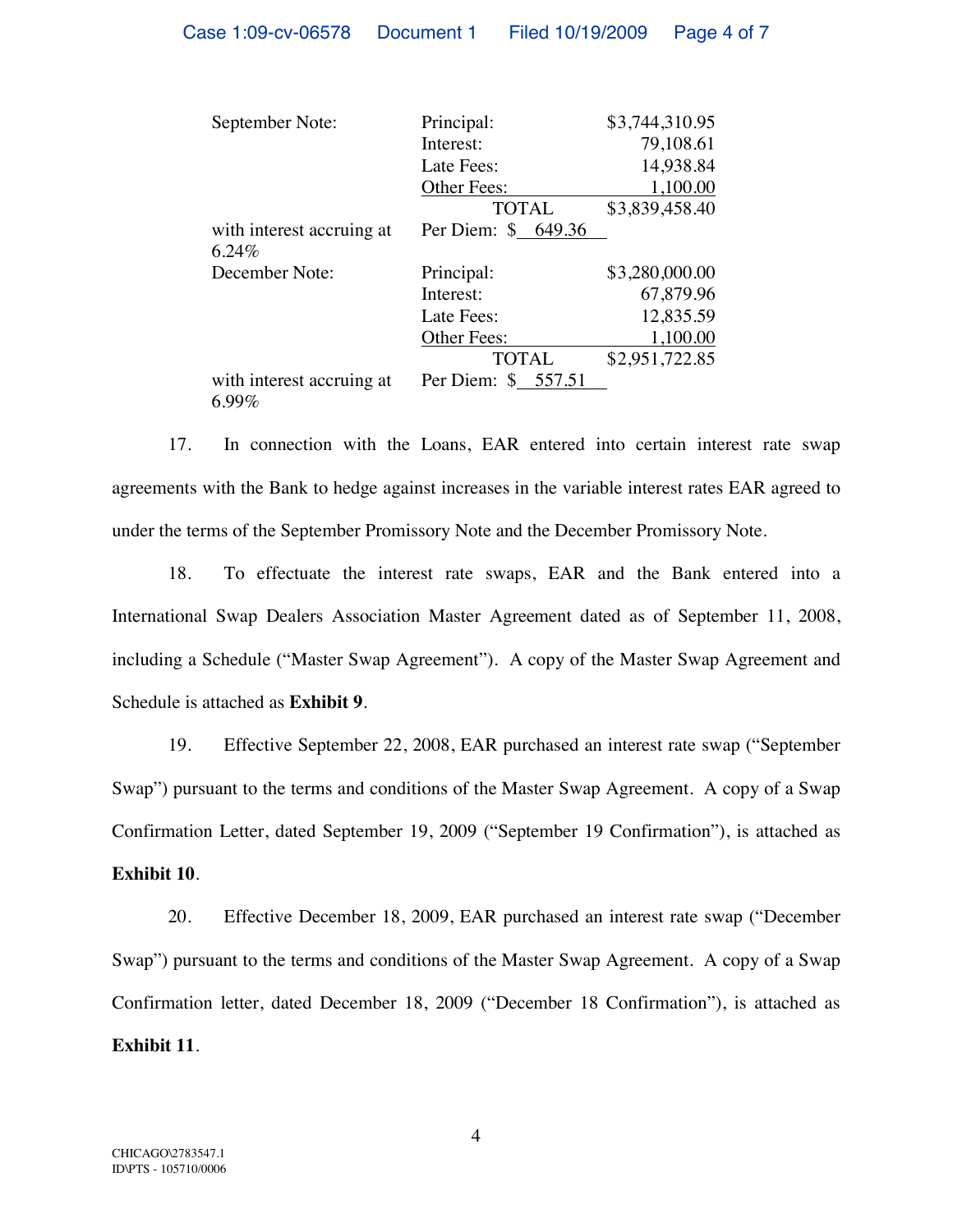#### Case 1:09-cv-06578 Document 1 Filed 10/19/2009 Page 5 of 7

21. Under the terms of the September 19 Confirmation and the December 18 Confirmation, EAR was required to make monthly settlement payments on the  $15<sup>th</sup>$  day of each month. EAR failed make the required payments on July 15, 2009 and thereafter.

22. Paragraph  $5(a)(i)$  of the Master Swap Agreement, as amended by the Schedule provides that the failure by EAR to make any payment when due, if such failure is not remedied on or before the first business day after notice of such failure is given, shall constitute an Event of Default.

23. By letter dated September 22, 2009, the Bank demanded the overdue payments EAR failed to make any payment following such demand.

24. Effective October 2, 2009, the Bank terminated the September Swap and December Swap, and provided notice to Malone and Anstett of same. The termination of the Swaps caused the Bank to incur unwinding costs of \$164,200 for the September Swap and \$59,400 for the December Swap. These amounts, along with the unpaid monthly payments, are now due.

25. The Master Agreement provides that interest accrues on unpaid amounts at 5%, (1% plus the Bank's 4% cost of funding).

### **COUNT I Breach of Guaranty Against Defendant Donna L. Malone**

26. The Bank restates the allegations contained in Paragraphs 1-25 of the Complaint as if fully stated herein.

27. The Bank has declared the unpaid principal and accrued interest on the September Note, December Note and the Master Swap Agreement to be immediately due and payable.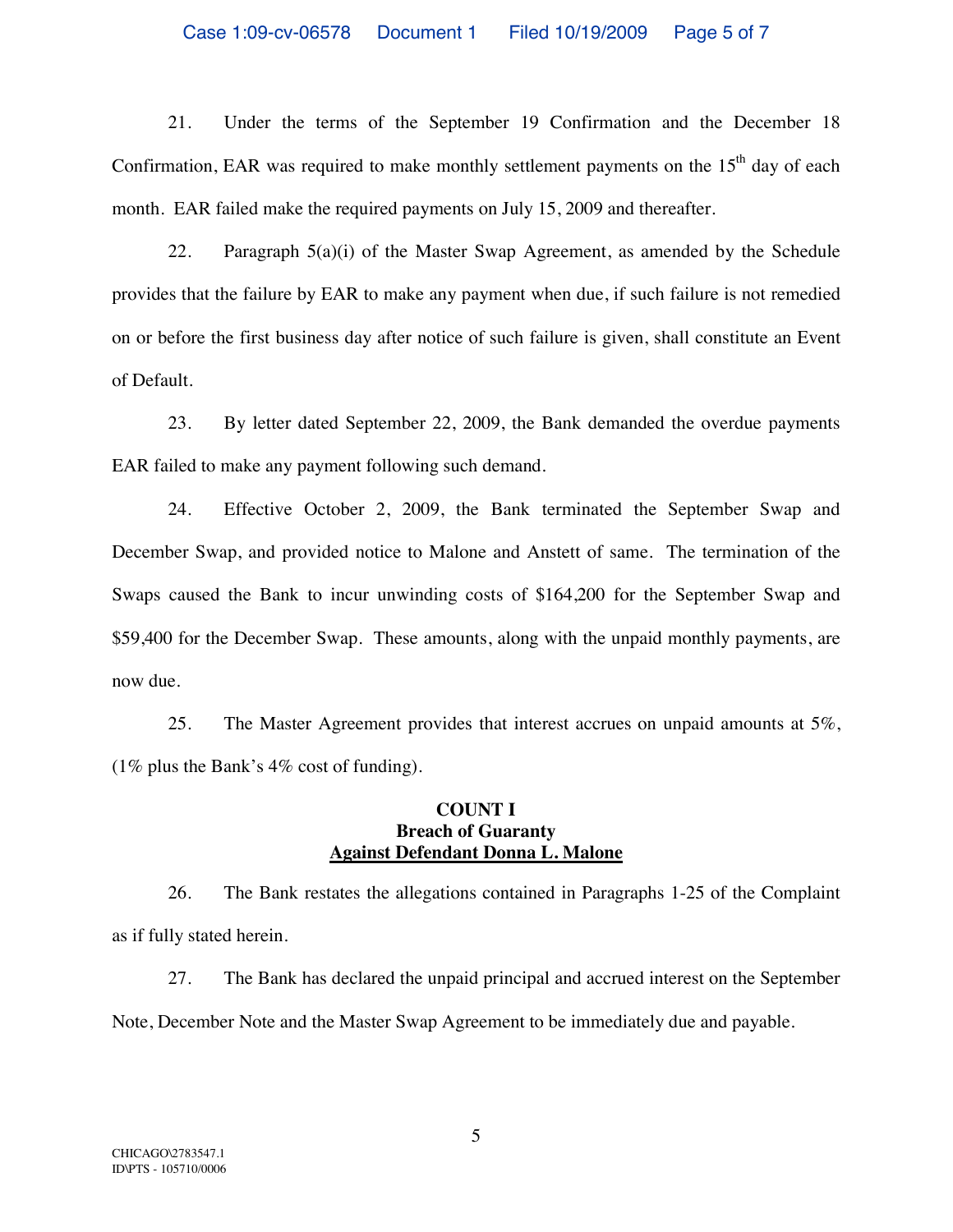### Case 1:09-cv-06578 Document 1 Filed 10/19/2009 Page 6 of 7

28. Pursuant to the terms of the Malone Guaranties, the Bank is entitled to reimbursement for all reasonable costs, attorneys' fees and legal expenses incurred in exercising its rights and remedies under each of the Guaranties.

WHEREFORE, Plaintiff, Fifth Third Bank, prays for judgment against Defendant, Malone as follows:

- (a) As to the September Note in the amount of \$3,839,458.80, plus interest accruing at the per diem rate of \$649.36;
- (b) As to the December Note in the amount of \$2,951,722.85, plus interest accruing at the per diem rate of \$557.51;
- (c) As to the Swaps,  $$263,223.77$ , plus interest accruing at 5% per annum;
- (d) Plus attorney's fees and costs through the date of judgment; and
- (e) Such other and further relief as the Court deems just and proper.

## **COUNT II Breach of Guaranty Against Defendant Mark W. Anstett**

29. The Bank restates the allegations contained in Paragraphs 1-25 of the Complaint as if fully stated herein.

30. The Bank has declared the unpaid principal and accrued interest on the September Note, December Note and Master Swap Agreement to be immediately due and payable.

31. Pursuant to the terms of the Anstett Guaranties, the Bank is entitled to reimbursement for all reasonable costs, attorneys' fees and legal expenses incurred in exercising its rights and remedies under the September Note and December Note and the Guaranties.

WHEREFORE, Plaintiff, Fifth Third Bank, prays for judgment against Defendant, Anstett as follows: